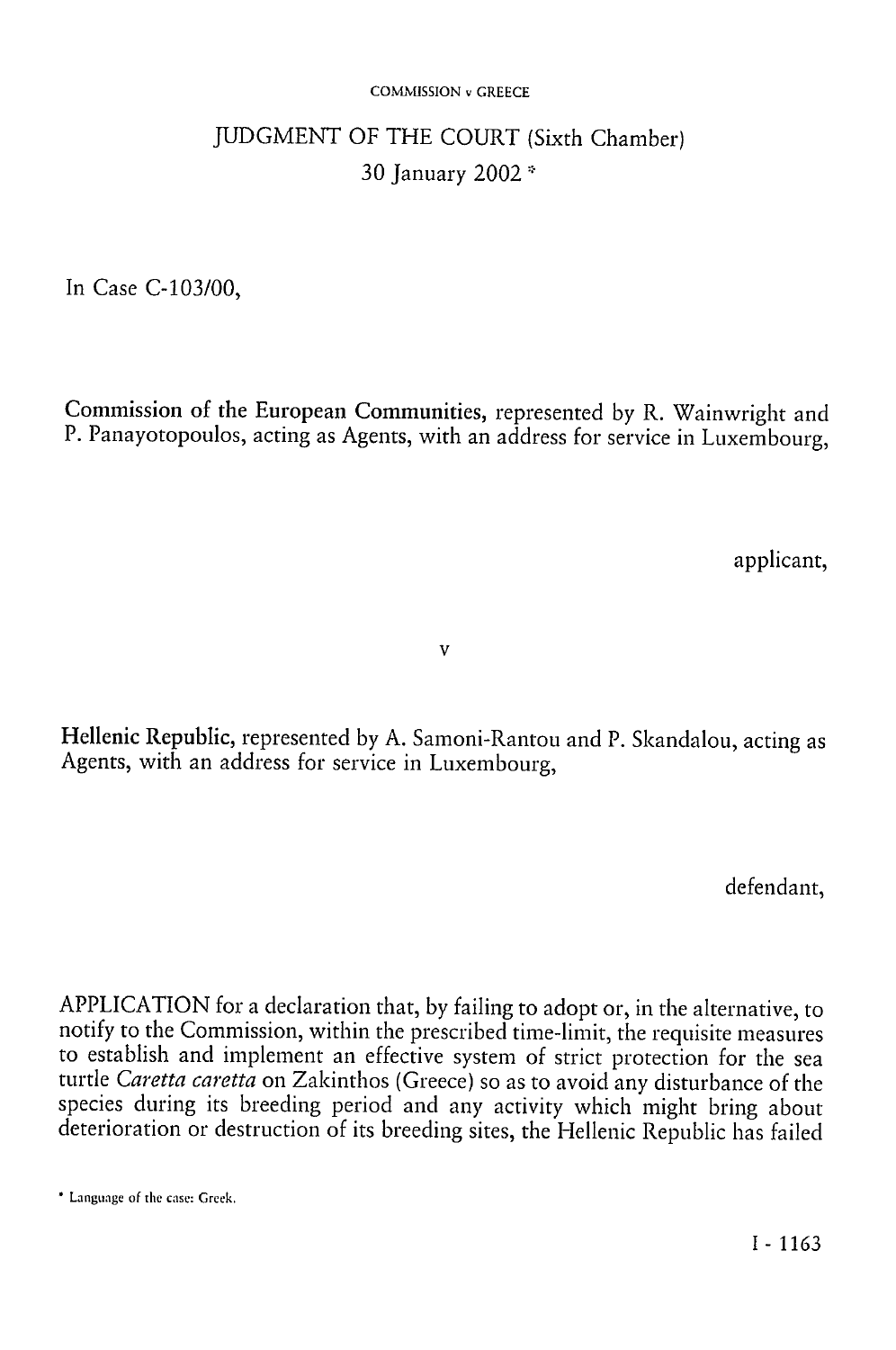to fulfil its obligations under the EC Treaty and under Article 12(1)(b) and (d) of Council Directive 92/43/EEC of 21 May 1992 on the conservation of natural habitats and of wild fauna and flora (OJ 1992 L 206, p. 7),

## THE COURT (Sixth Chamber),

composed of: F. Macken, President of the Chamber, C. Gulmann (Rapporteur), J.-P. Puissochet, R. Schintgen and J.N. Cunha Rodrigues, Judges,

Advocate General: P. Léger, Registrar: L. Hewlett, Administrator,

having regard to the Report for the Hearing,

after hearing oral argument from the parties at the hearing on 12 July 2001,

after hearing the Opinion of the Advocate General at the sitting on 25 October 2001,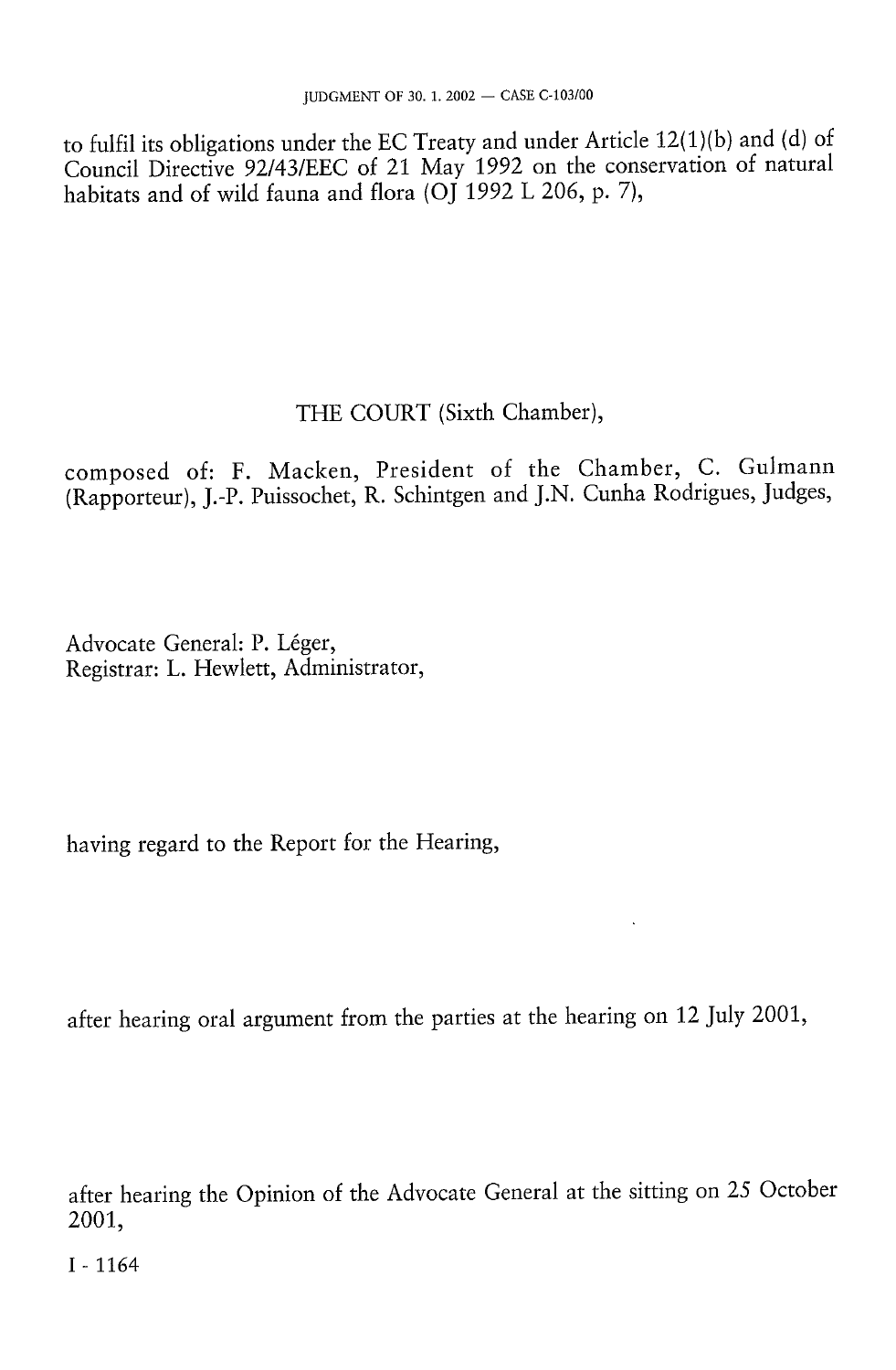gives the following

#### Judgment

1 By application lodged at the Court Registry on 17 March 2000, the Commission of the European Communities brought an action under Article 226 EC for a declaration that, by failing to adopt or, in the alternative, to notify to the Commission, within the prescribed time-limit, the requisite measures to establish and implement an effective system of strict protection for the sea turtle *Caretta caretta* on Zakinthos (Greece) so as to avoid any disturbance of the species during its breeding period and any activity which might bring about deterioration or destruction of its breeding sites, the Hellenic Republic has failed to fulfil its obligations under the EC Treaty and Article 12(1 )(b) and (d) of Council Directive 92/43/EEC of 21 May 1992 on the conservation of natural habitats and of wild fauna and flora (OJ 1992 L 206, p. 7, the 'Directive').

### The relevant provisions

- 2 Article 2(1) of the Directive states that the aim of the Directive is to contribute towards ensuring bio-diversity through the conservation of natural habitats and of wild fauna and flora in the European territory of the Member States to which the Treaty applies.
- 3 Article 2(2) states that measures taken pursuant to the Directive are to be designed to maintain or restore, at favourable conservation status, natural habitats and species of wild fauna and flora of Community interest.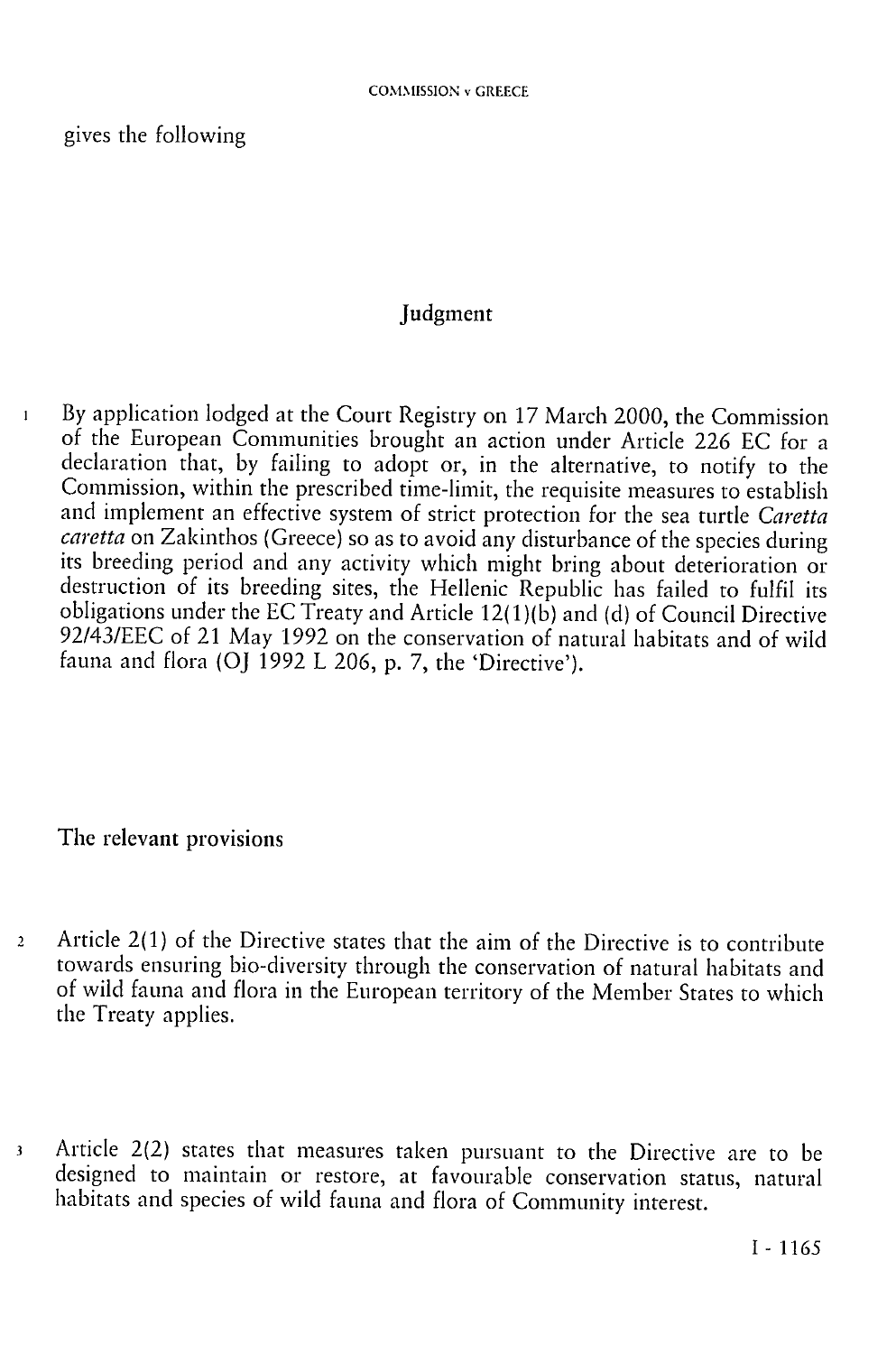4 Article 12(1) provides:

'Member States shall take the requisite measures to establish a system of strict protection for the animal species listed in Annex IV(a) in their natural range, prohibiting:

- (a) all forms of deliberate capture or killing of specimens of these species in the wild;
- (b) deliberate disturbance of these species, particularly during the period of breeding, rearing, hibernation and migration;
- (c) deliberate destruction or taking of eggs from the wild;
- (d) deterioration or destruction of breeding sites or resting places.'
- 5 The sea turtle *Caretta caretta* is one of the species listed in Annex IV(a) of the Directive.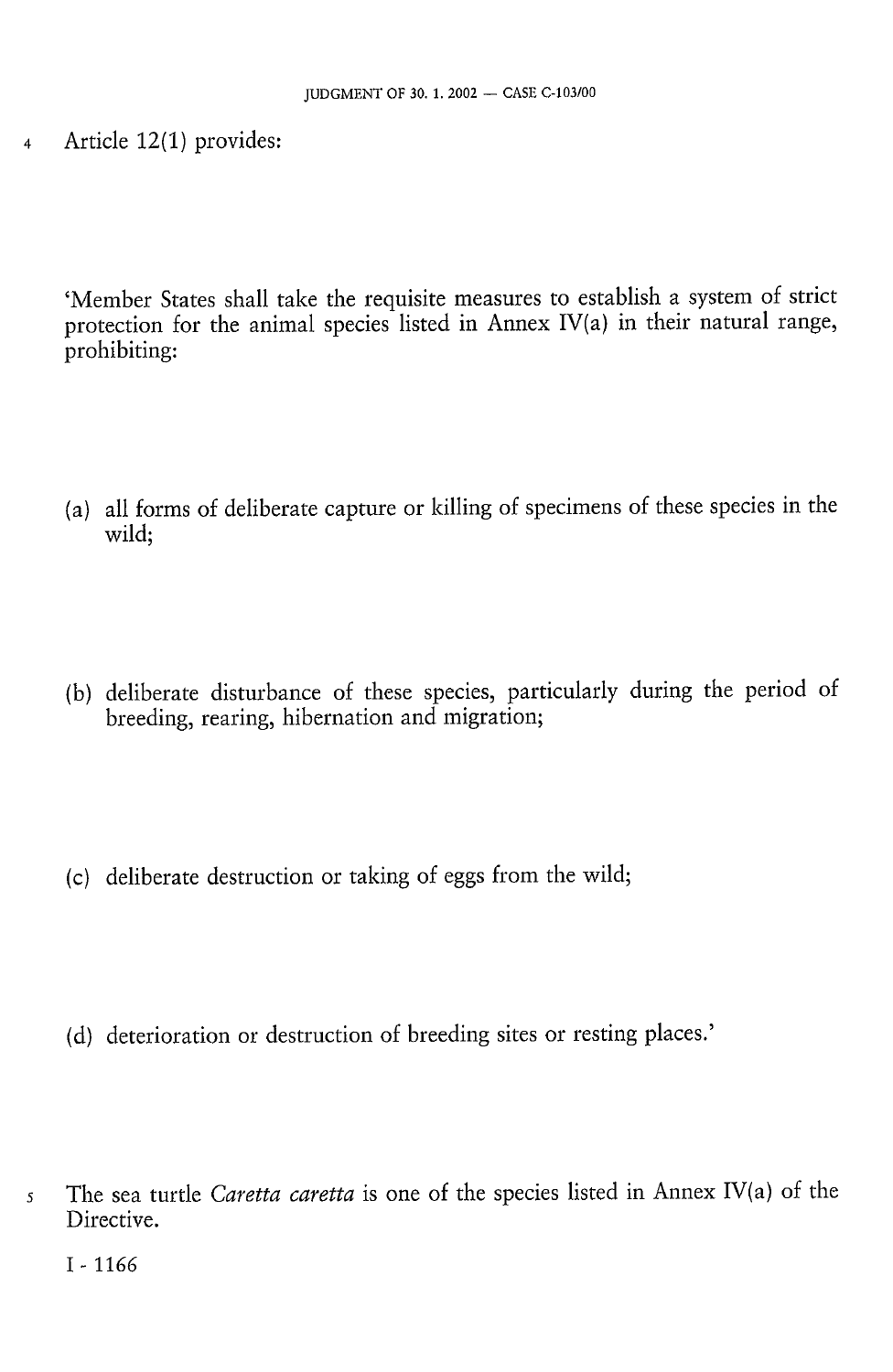6 Under Article 23(1), Member States are to bring into force the laws, regulations and administrative provisions necessary to comply with the Directive within two years of its notification, and to forthwith inform the Commission thereof. Since notification of the Directive took place in June 1992, the relevant time-limit expired in June 1994.

Pre-litigation procedure

- 7 The deterioration in the conservation conditions for the sea turtle *Caretta caretta*  on the island of Zakinthos was criticised by non-governmental organisations. In addition, by a letter of 3 July 1998, the Commission requested information from the Greek authorities on measures for the protection of that species on the island.
- 8 On 16 and 17 July 1998, Commission officials went on a mission to Zakinthos to verify whether any measures for the protection of the sea turtle *Caretta caretta*  had in fact been implemented. In the course of the mission, they visited the beaches at Laganas, Kaļamaki, Sekania, Dafni and Gerakas, the places where that species lays its eggs. They found that the protective measures at all of the places visited were inadequate, in particular:

— there was no supervision and there were no notices on the beaches;

— there were pedalos and boats in the sea area where their use is prohibited;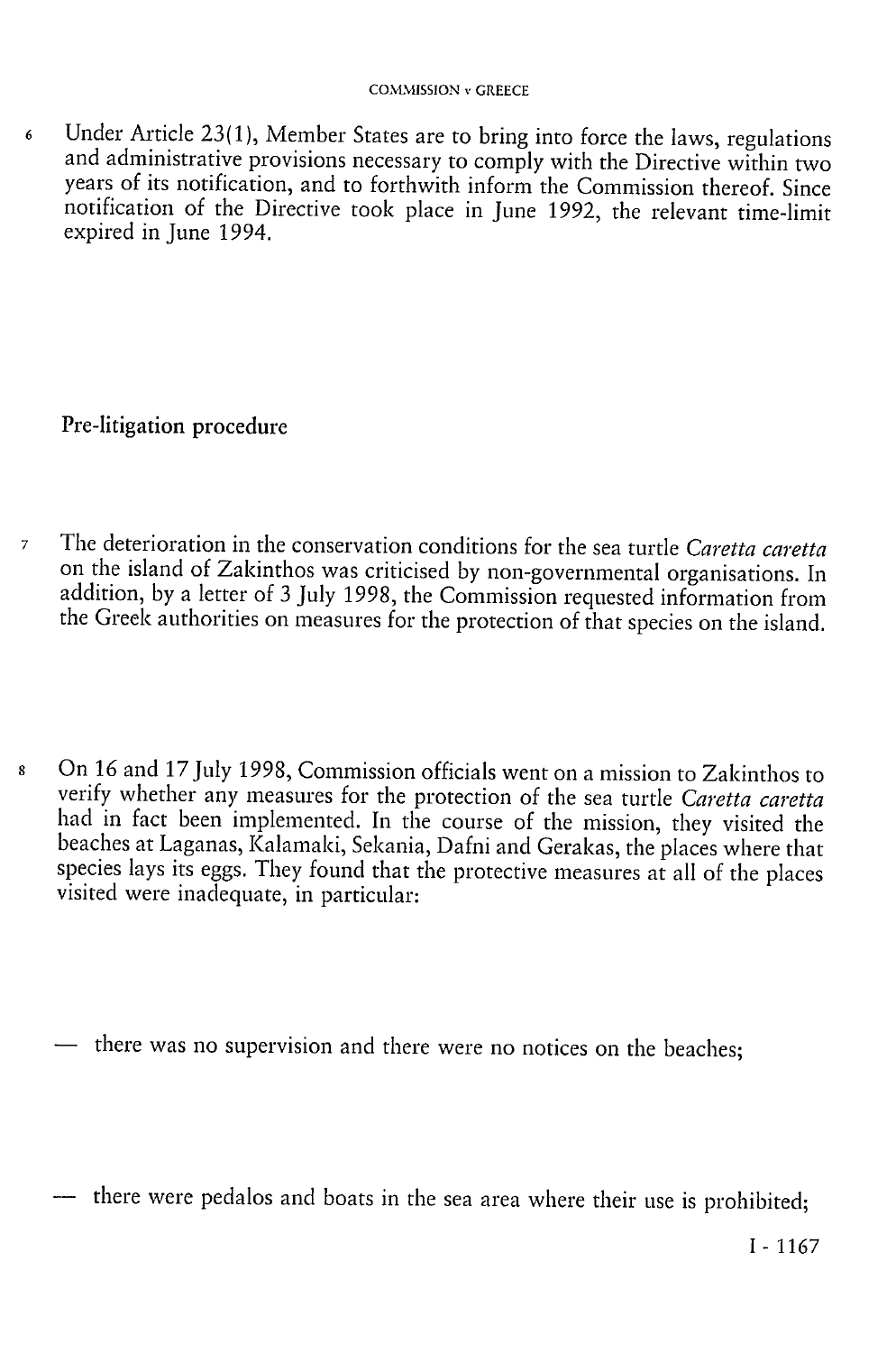there were a significant number of beach umbrellas and deck-chairs on various beaches (Kaļamāki, Gerakas, Dafni);

— there were illegal buildings and recent works on the beach at Dafni.

9 In response to the Commission's letter of 3 July 1998, the Greek authorities, by letter of 22 July 1998, referred *inter alia* to port regulations adopted during the first half of the 1990s, to the implementation of programmes for monitoring sea turtles and to public information and awareness campaigns.

10 The Commission took the view that the Hellenic Republic had not taken the requisite measures to introduce an effective system of protection for the sea turtle *Caretta caretta* at Zakinthos and, consequently, had failed to fulfil its obligations under Article 12(1)(b) and (d) of the Directive. By letter of 2 December 1998, it therefore gave the Greek Government formal notice to submit its observations on the matter.

11 The Greek authorities replied in a letter of 17 March 1999, stating that a draft presidential decree on the creation of a marine park of Zakinthos had been submitted to the Greek Council of State for finalisation. They also informed the Commission that they had established a committee charged with drafting a special presidential decree, of general nature, containing financial provisions applicable to all the protected natural regions in Greece. In addition, they notified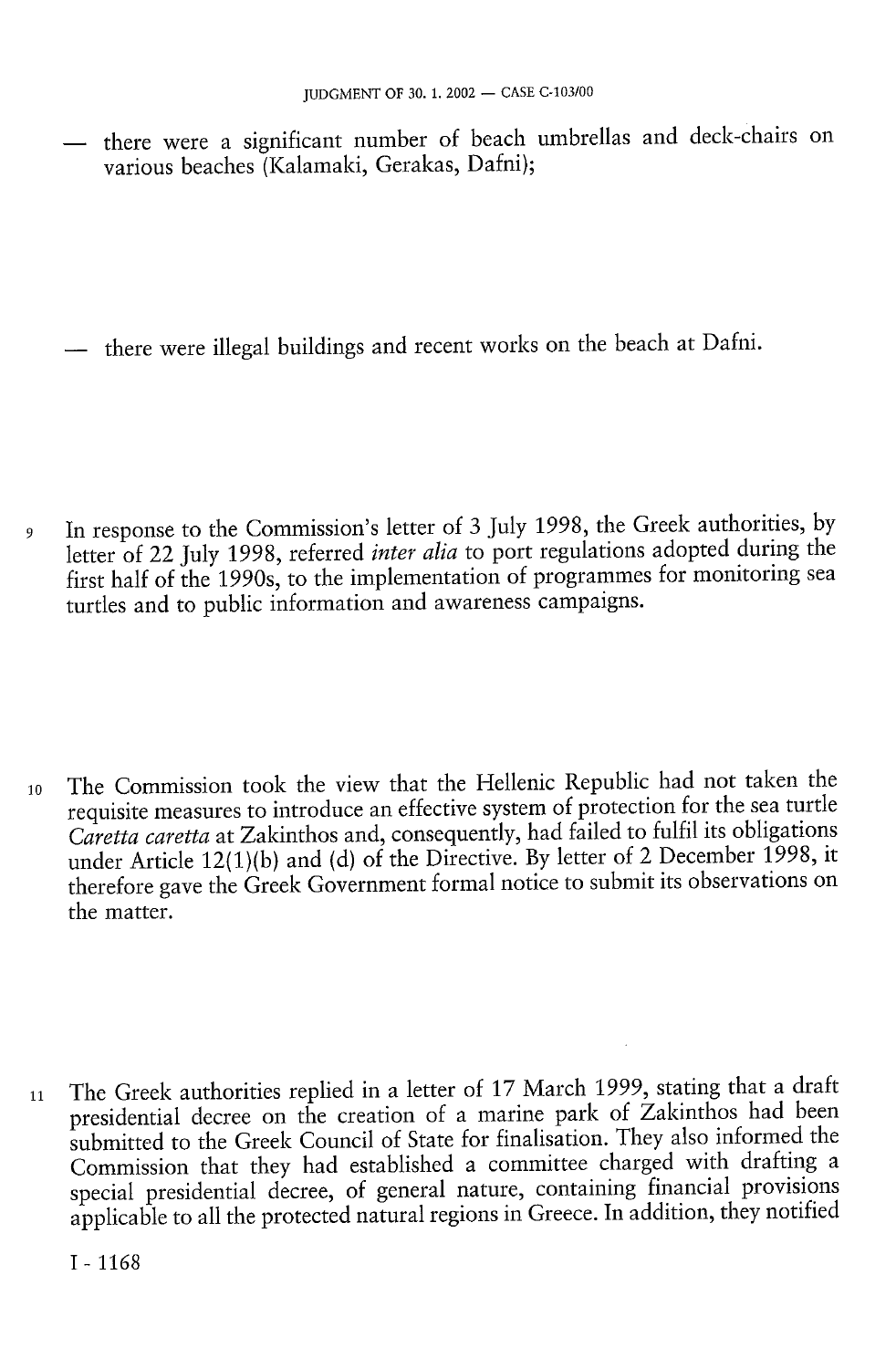#### COMMISSION v GREECE

the Commission of their intention to draft a third presidential decree on compensatory measures for the marine park of Zakinthos. In the same letter, the Greek authorities also announced a series of measures such as, in particular, the demolition of all illegal buildings on the beaches, the establishment of a national land register, the prohibition of vehicle access to the beaches, the replacement of the current lighting which disturbs the sea turtles, and the removal of deck-chairs and beach umbrellas. They also stated that a contract had been signed on the construction of a high-speed patrol boat for the use of the Zakinthos port police for the purpose of ensuring compliance with the planned measures.

12 The Commission concluded that the Greek authorities had still not adopted the measures needed to introduce an effective system of protection for the sea turtle *Caretta caretta* on Zakinthos by creating the appropriate institutional framework or taking measures at the sites to protect that species. By letter of 15 June 1999, the Commission therefore delivered a reasoned opinion to the Hellenic Republic in which it reiterated the complaints contained in its letter of formal notice and requested that Member State to comply with the reasoned opinion within two months from the date of its notification.

13 On 24 and 25 August 1999, Commission officials carried out another mission to Zakinthos, in which they once again inspected the principal beaches used for breeding by the sea turtle *Caretta caretta.* They noted, in particular, a certain amount of progress in comparison with the situation prevailing at the time of their earlier mission, including *inter alia* the presence of supervisors and notices on the beaches, the publication and distribution of information pamphlets and the fact that a high-speed patrol boat had been put into service. However, they also found that:

— there were pédalos and small boats in Sea Area A at Gerakas and Dafni;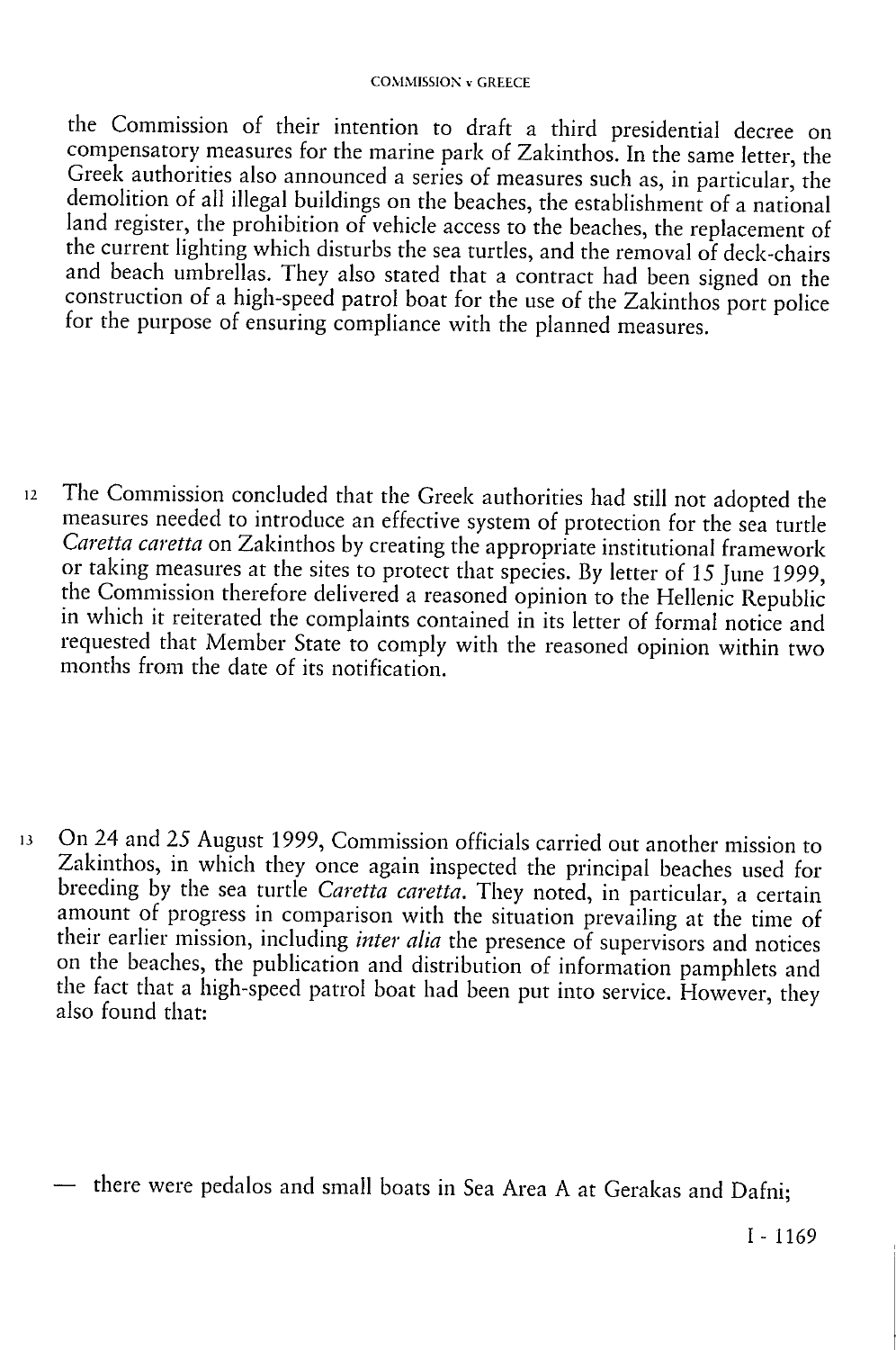- pedalos and small boats were moored in Sea Area B at Kalamaki;
- there were beach umbrellas and deck-chairs on various beaches (Gerakas, Dafni, Kalamaki, Laganas) in numbers clearly exceeding the number permitted by the draft presidential decree on the creation of the marine park of Zakinthos;
- the number of illegal buildings on the beach at Dafni had increased;
- mopeds were being driven on the sand beach to the east of Laganas;

— supervisory measures on certain beaches were inadequate.

14 On 29 October 1999, the Greek authorities replied to the reasoned opinion by informing the Commission that a budget of GRD 30 million for a public information programme and for the supervision, cleaning and protection of the sand beaches on the biotope of the bay of Laganas on Zakinthos had been approved for the summer of 1999. The Greek authorities also stated that the beach umbrellas had been removed from the beach at Dafni and that the number of beach umbrellas on the beach at Gerakas had been considerably reduced so as not to exceed the limit fixed for that beach by the draft presidential decree on the creation of the marine park of Zakinthos.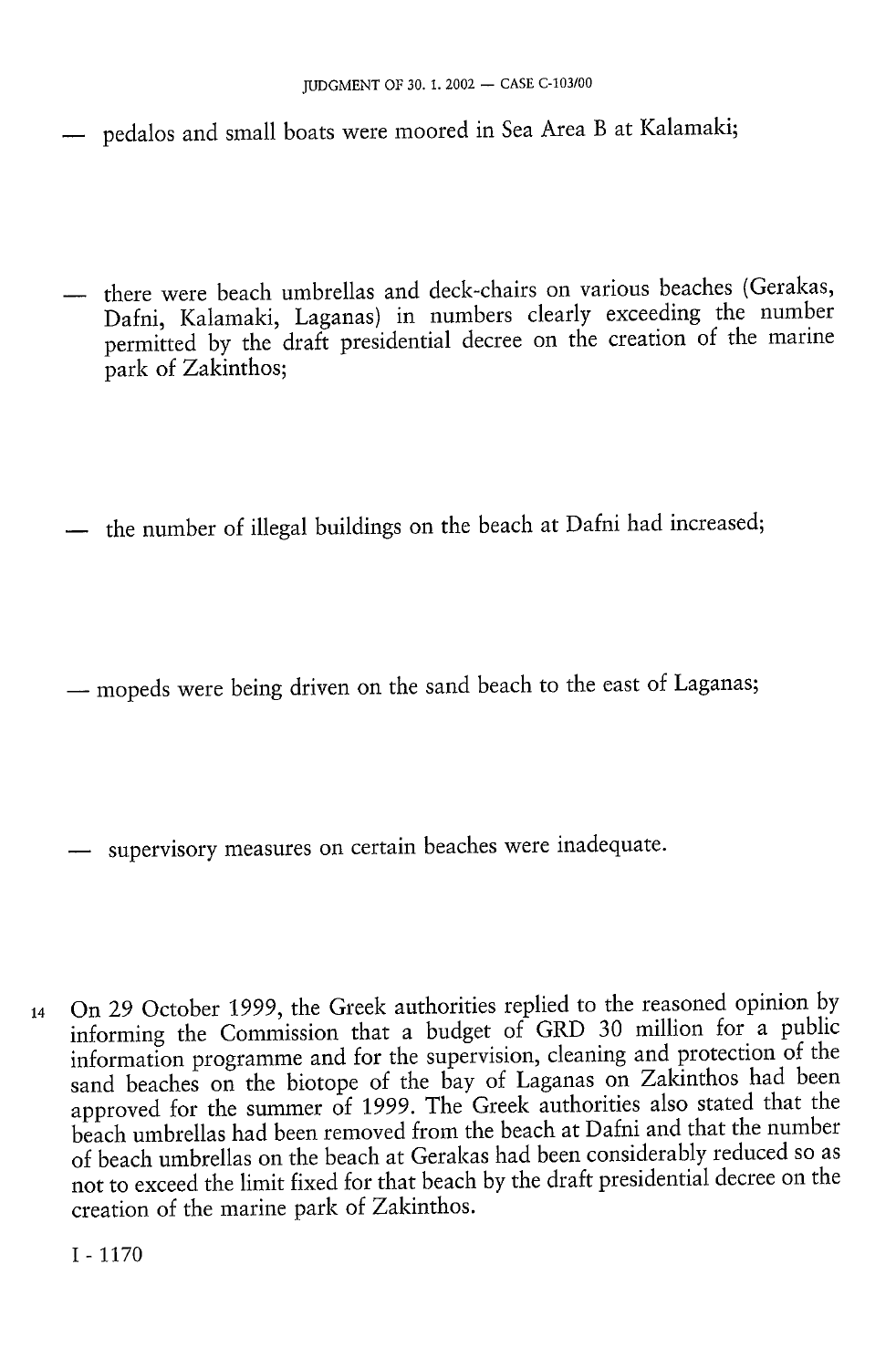15 Since the Commission did not receive any other information to lead it to conclude that the Hellenic Republic had complied with its obligations under the Directive, it decided to bring the present action.

#### Substance

- 16 The Commission states that the sea turtle Caretta caretta only lays eggs every two or three years. In Greece, the laying season starts at the end of May and finishes at the end of August. The turtle leaves the sea at night and moves towards the driest area of the beach, where it digs a hole of 40 to  $60$  centimetres in which it lays an average of 120 eggs. The Commission explains that two months later the eggs hatch and the baby turtles then crawl onto the sand and head towards the sea. The baby turtles are very vulnerable and a large number of them die.
- <sup>17</sup> The Commission emphasises the fact that the bay of Laganas on Zakinthos is a vital breeding region, perhaps even the most important in the Mediterranean, for the sea turtle *Caretta caretta.* Given the significance of the bay of Laganas, the Greek authorities have proposed that the region be classified as one of the sites of Community importance for the Natura 2000 network.
- 18 The Commission's principal complaint is that the Hellenic Republic has infringed its obligations under the Treaty and Article 12(1)(b) and (d) of the Directive, first, by failing to adopt a legislative framework which would ensure the strict protection of the sea turtle *Caretta caretta* against any deliberate disturbance during its breeding period and against any deterioration or destruction of its breeding sites and, second, by failing to take specific measures to prevent such nuisances.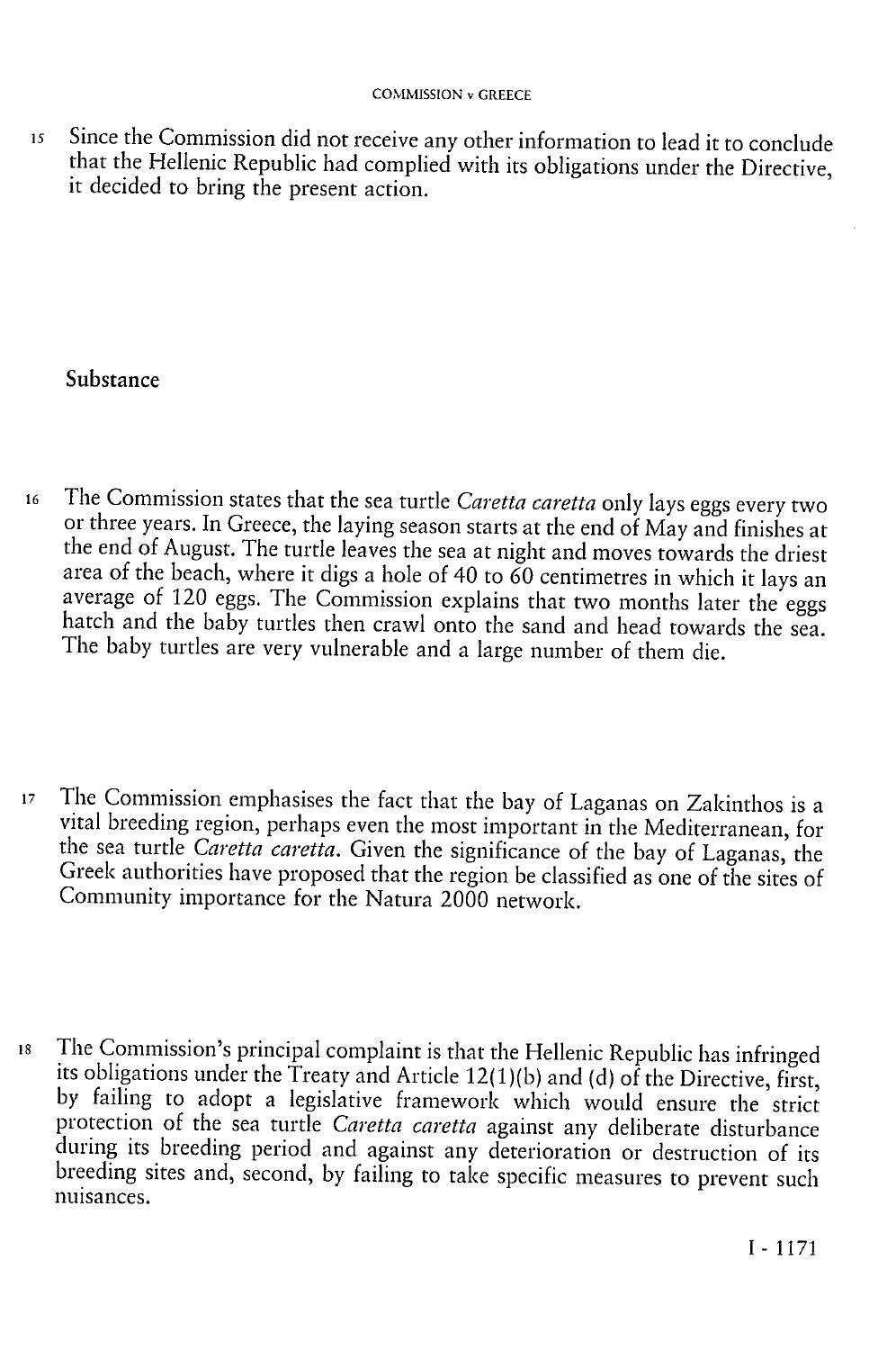*Legislative provisions for the protection of the Caretta caretta species* 

19 According to the Commission, the Greek Government has not adopted an institutional framework within the prescribed time-limit capable of ensuring the effective long-term protection of the sea turtle *Caretta caretta.* 

20 The Greek Government claims that by issuing a presidential decree on 22 December 1999 which classifies the land and sea regions of the bay of Laganas and the Strofada islands as a national marine park and the costal areas of the communes of Zakinthos and Laganas as a regional park (FEK D'906/22.12.1999, the 'Decree of 1999'), it has instituted a system of strict protection for the sea turtle *Caretta caretta.* 

21 The Greek Government submits that, over the last 20 years, measures have been progressively taken to ensure the protection of that species on the island of Zakinthos. It refers to various laws, regulations and administrative measures adopted to that end from 1980 onwards. The Decree of 1999 constitutes only the most recent measure in a process of progressive implementation of a system of strict protection for that species.

22 According to the Greek Government, the lack of grounds for the Commission's action is also demonstrated by the nesting figures available for the sea turtle *Caretta caretta* on the bay of Laganas over the last 15 years. These figures do not show that the number of nests has decreased.

I - 1172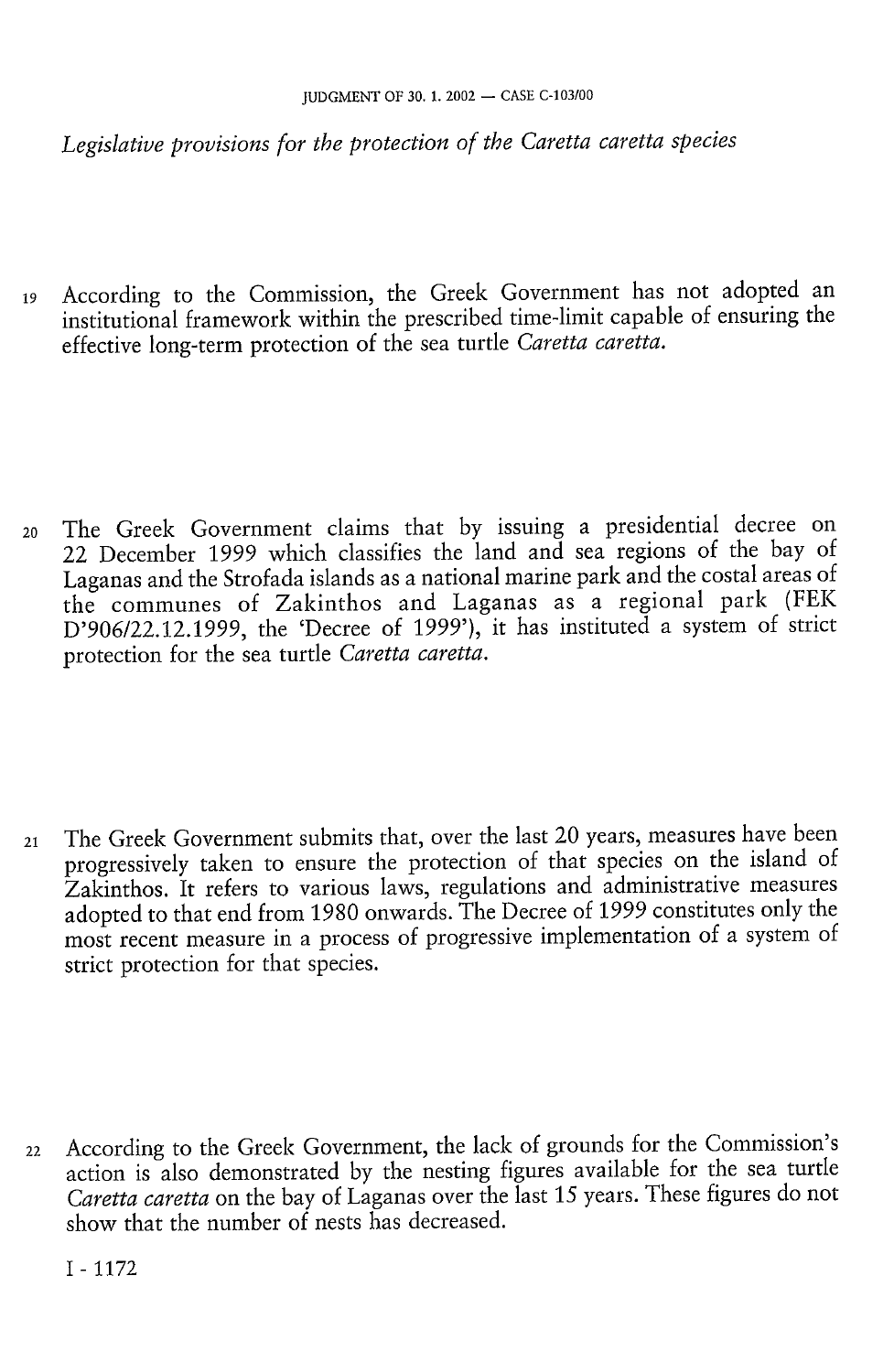23 It should be observed in this regard that the Court has consistently held that the question whether there has been a failure to fulfil obligations must be examined on the basis of the position in which the Member State found itself at the end of the period laid down in the reasoned opinion and the Court cannot take account of any subsequent changes (see, *inter alia,* Case C-166/97 *Commission* v *France*  [1999] ECR 1-1719, paragraph 18, and Case C-220/99 *Commission* v *France*  [2001] ECR 1-5831, paragraph 33).

24 The Decree of 1999, on which the Greek Government has based a significant part of its pleadings, was adopted after the expiry of the two-month time-limit laid down in the reasoned opinion.

25 Consequently, it is not necessary to examine whether the system of protection for the sea turtle *Caretta caretta* provided for by that decree meets the protection requirements set out in Article 12(1)(b) and (d) of the Directive.

26 As regards the other measures which, according to the Greek Government, are intended to implement an effective system of protection for that species, it must be remembered that Article 12(1)(b) and (d) of the Directive require that the requisite measures be taken to establish a system of strict protection for the animal species listed in Annex IV(a) of that Directive in their natural habitats, prohibiting the deliberate disturbance of those species, particularly during the period of breeding, rearing, hibernation and migration, and the deterioration or destruction of breeding sites or resting places.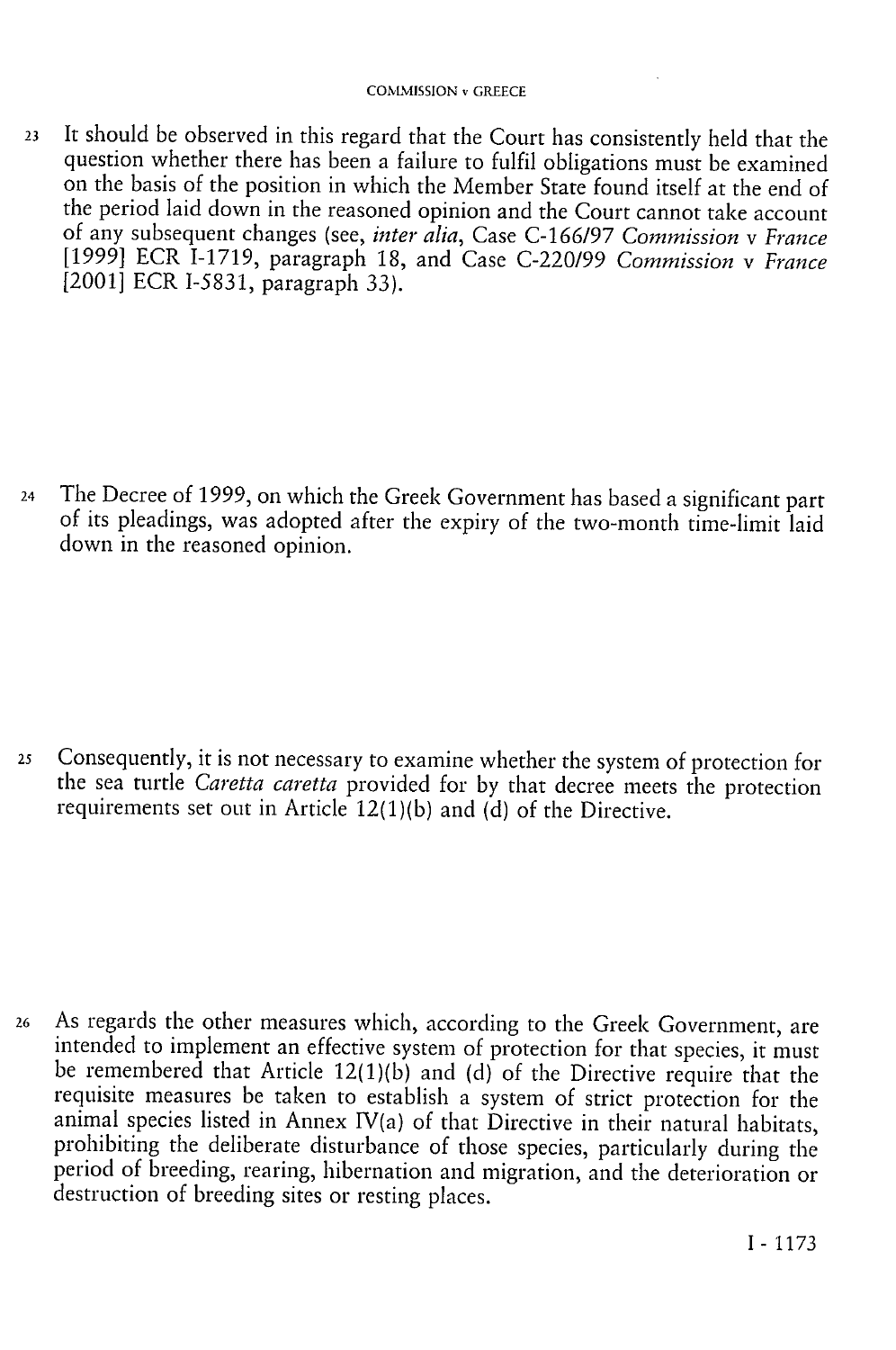27 First, it is undisputed that the bay of Laganas is a vital breeding region for the protected species *Caretta caretta.* 

28 Second, according to the findings of the Greek Council of State in a report in 1999 annexed to the draft presidential decree establishing the marine park of Zakinthos, the provisions in force at that time did not ensure, to the extent necessary, the effective protection of the sea and land areas of the bay of Laganas. In particular, given the pressure and the erosion caused to the breeding beaches at Dafni, Gerakas and Kalamaki by the construction of access routes to those beaches and given the noise resulting from human activity, the Council of State recommended the prohibition not only of the opening of new access routes to those beaches, but also of the creation of infrastructure such as kiosks, tents or parking facilities. The Greek Government does not contest those matters.

29 Third, it should be observed that during the pre-litigation period, the Greek Government particularly stressed that the adoption of a decree creating a marine park at Zakinthos would introduce a system of strict protection for the sea turtle *Caretta caretta.* In its defence, the Greek Government claimed that, in respect of that species, the Decree of 1999 met the protection objectives set out in Article 12 of the Directive. In its rejoinder, the Greek Government submitted, for the first time, that the requisite measures to establish a system of strict protection for that species pursuant to Article 12(1)(b) and (d) of the Directive had been taken prior to 14 August 1999, the date on which the time-limit set by the Commission expired. However, in the oral hearing, the Greek Government admitted that the Decree of 1999 had established a system creating stricter protection than had been afforded by the system of protection previously in force. It should also be observed that, when asked by the Court to identify, and submit the wording of, the specific provisions in force in their legal system on 14 August 1999 which it

I - 1174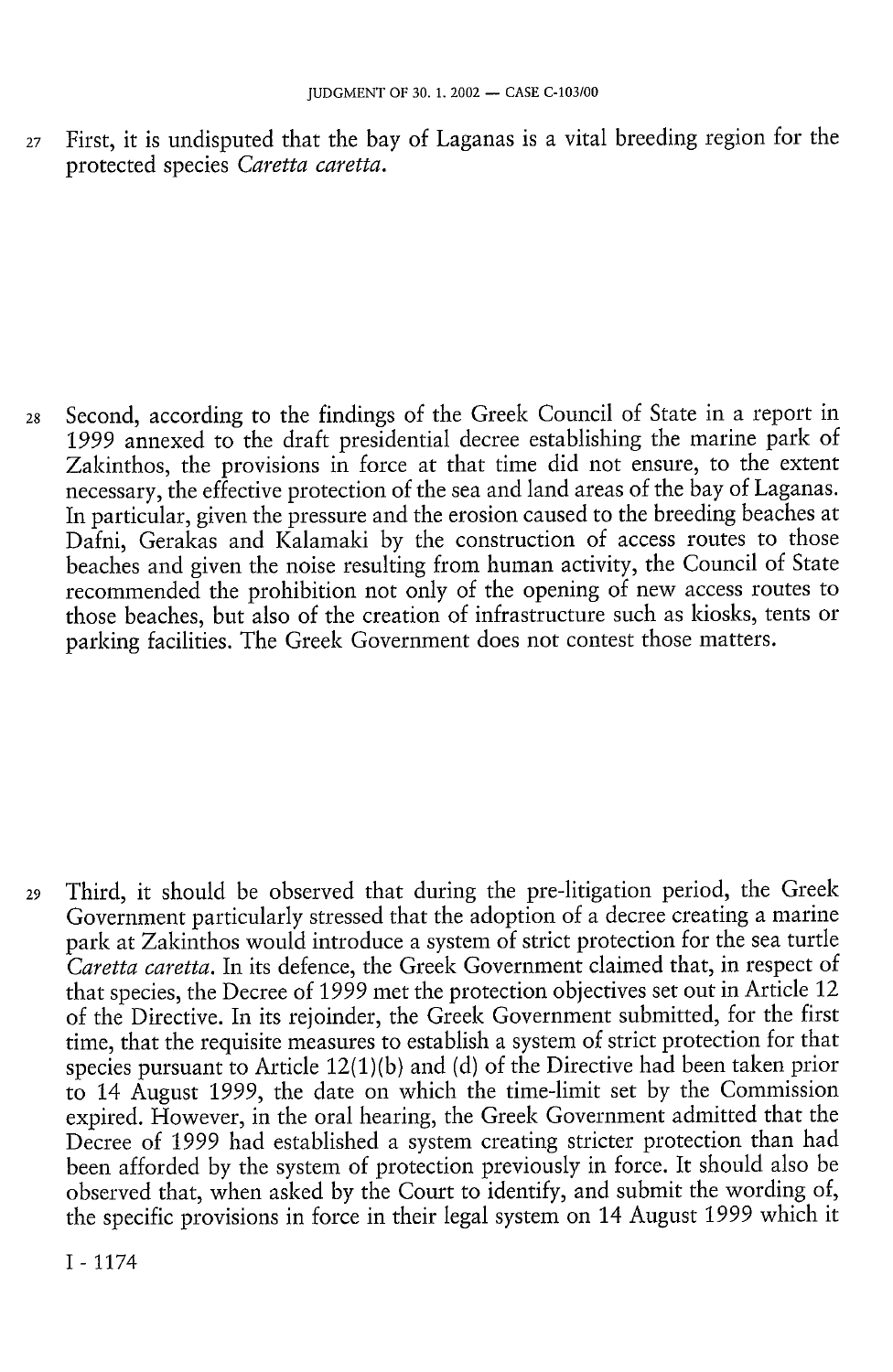believed met the requirements laid down by Article 12(1)(b) and (d) of the Directive, the Greek Government merely listed a series of laws, regulations and administrative measures without referring to any specific provisions capable of meeting those requirements.

- 30 In the light of the foregoing, it must be held that the Greek Government did not adopt a legal framework within the prescribed time-limit which was capable of ensuring strict protection for the sea turtle *Caretta caretta* against any deliberate disturbance during the breeding period and against any deterioration or destruction of its breeding sites. Consequently, the Commission's application must be granted on this point.
- 31 The fact that it does not appear that the number of nests of that species has decreased over the last 15 years does not, of itself, call this finding into question.

*Specific measures for the protection of the Caretta caretta species* 

- 32 The Commission points out that, during a visit to the breeding beaches of the sea turtle *Caretta caretta* on the island of Zakinthos at the end of August 1999, its officials reported *inter alia* the use of mopeds on the sand beach to the east of Laganas, the presence of pedalos and small boats in the sea around Gerakas and Dafni and the presence of illegal buildings on the beach at Dafni.
- 33 The Greek Government does not dispute the accuracy of those findings.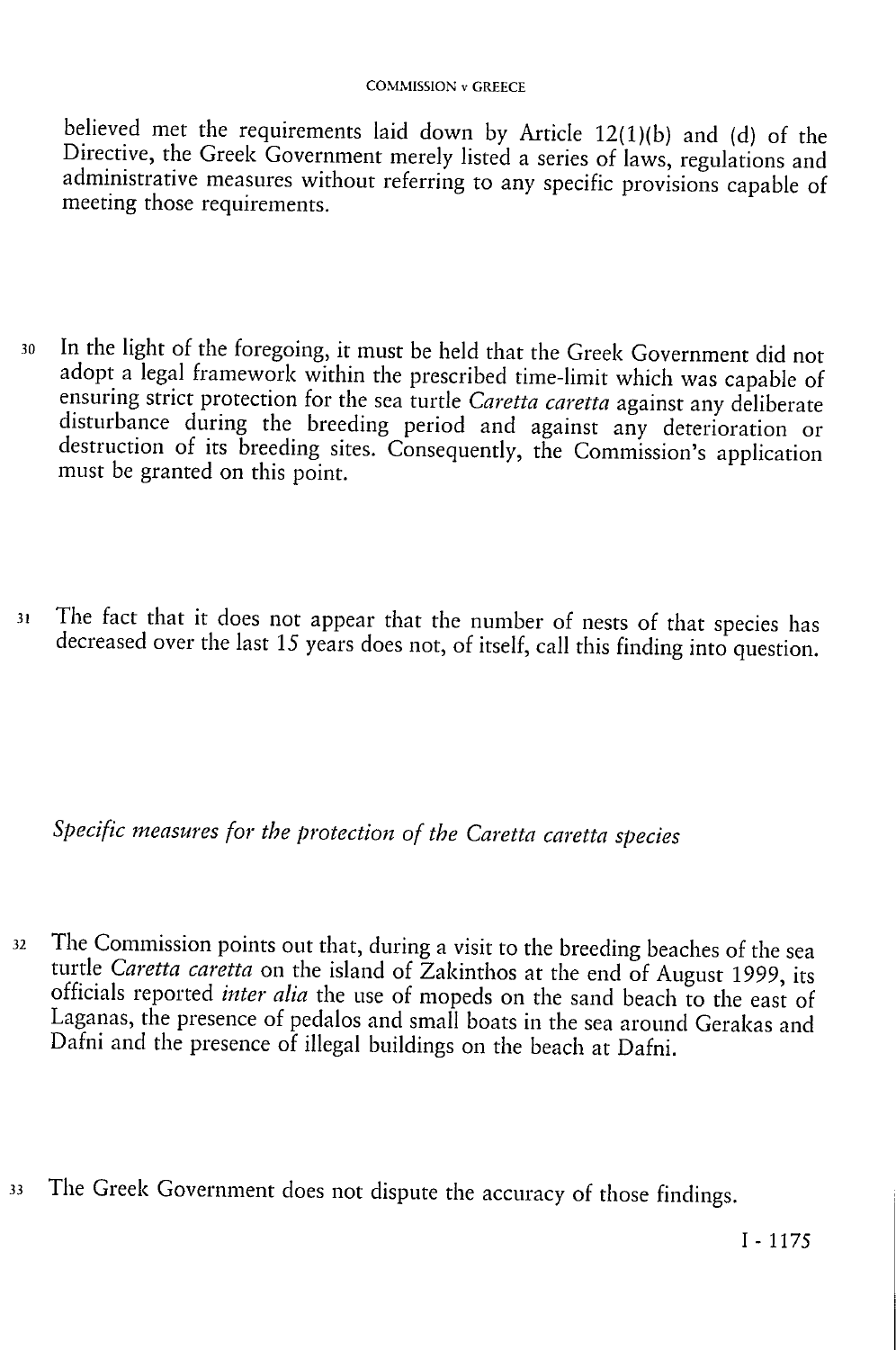34 It is undisputed that the use of mopeds on a beach used for breeding by the *Caretta caretta* turtle is, particularly owing to the noise pollution, liable to disturb that species during the laying period, the incubation period and the hatching of the eggs, as well as during the baby turtles' migration to the sea. It is also established that the presence of small boats near the breeding beaches constitutes a source of danger to the life and physical well-being of the turtles.

35 It is apparent from the documents before the Court that at the time the facts were ascertained by the Commission's officials, the use of mopeds on the breeding beaches was prohibited and notices indicating the presence of turtle nests on the beaches had been erected. As regards the sea area around Gerakas and Dafni, it had been classified as an absolute protection area and special notices had been erected there.

36 It follows that the use of mopeds on the sand beach to the east of Laganas and the presence of pédalos and small boats in the sea area around Gerakas and Dafni constitute the deliberate disturbance of the species in question during its breeding period for the purposes of Article 12(1)(b) of the Directive.

37 Moreover, the acts were not isolated occurrences. As regards the use of mopeds on the breeding beaches, this is clear from the Greek Government's assertion that nocturnal supervision of the eastern part of beach at Laganas was, at the material time, particularly difficult to ensure owing to the length of the beach, the high number of access points and the low number of supervisors. As far as the presence of small boats in the relevant sea area is concerned, it should be noted that these were observed on two visits to Zakinthos by Commission officials, as stated at paragraphs 8 and 13 of this judgment.

I - 1176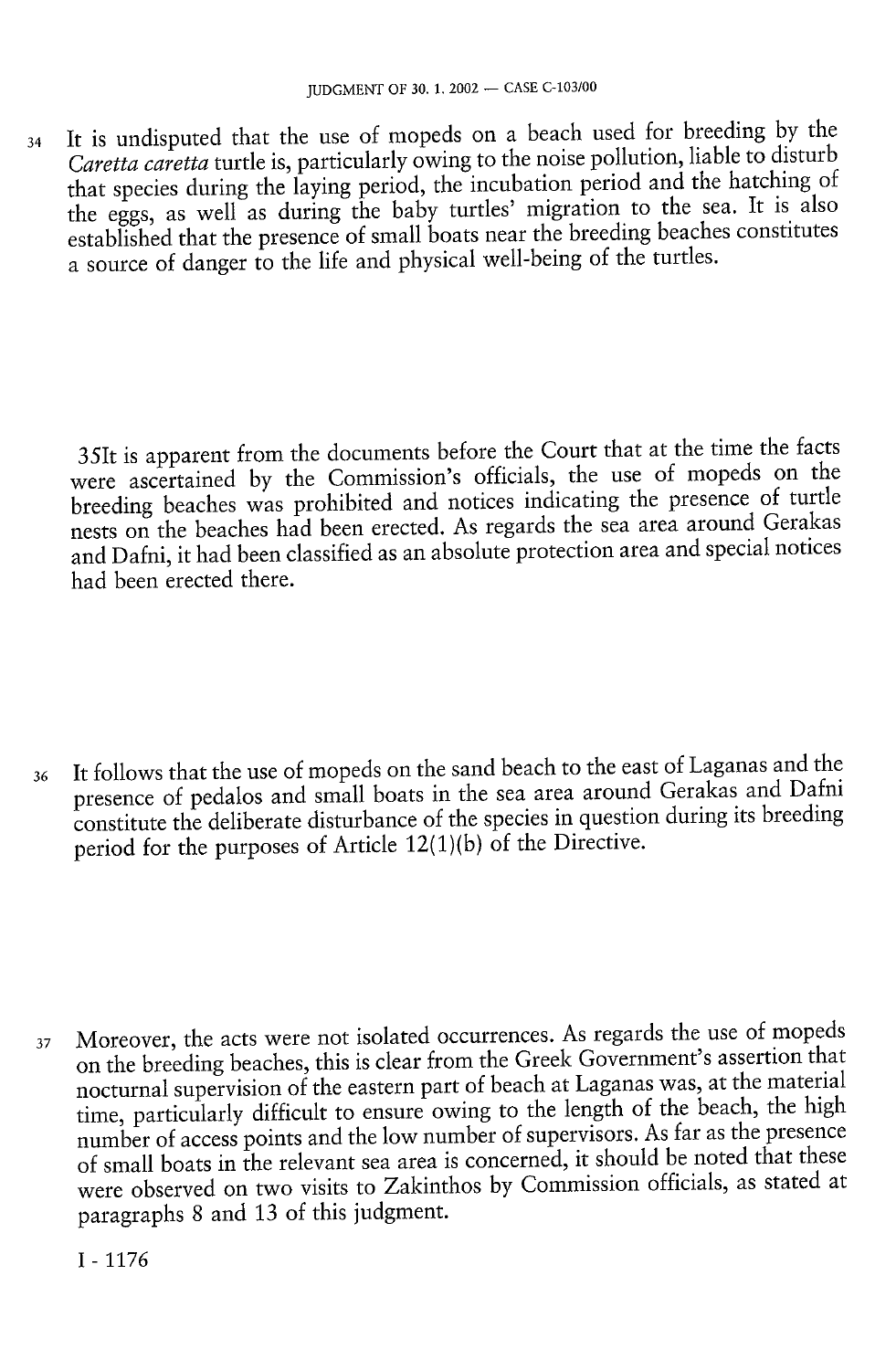38 Finally, there is no doubt that the presence of buildings on a breeding beach such as the one at Dafni is liable to lead to the deterioration or destruction of the breeding site within the meaning of Article 12(1)(d) of the Directive.

39 It must, therefore, be held that the Hellenic Republic did not take, within the prescribed time-limit, all the requisite specific measures to prevent the deliberate disturbance of the sea turtle *Caretta caretta* during its breeding period and the deterioration or destruction of its breeding sites. Consequently, the Commission's application must also be granted on this point.

40 In the light of the foregoing, the Court finds that by failing to take, within the prescribed time-limit, the requisite measures to establish and implement an effective system of strict protection for the sea turtle *Caretta caretta* on Zakinthos so as to avoid any disturbance of the species during its breeding period and any activity which might bring about deterioration or destruction of its breeding sites, the Hellenic Republic has failed to fulfil its obligations under Article  $12(1)(\tilde{b})$  and (d) of the Directive.

**Costs** 

41 Under Article 69(2) of the Rules of Procedure, the unsuccessful party is to be ordered to pay the costs if they have been applied for in the successful party's pleadings. Since the Commission has applied for costs and the Hellenic Republic has been unsuccessful, the latter must be ordered to pay the costs.